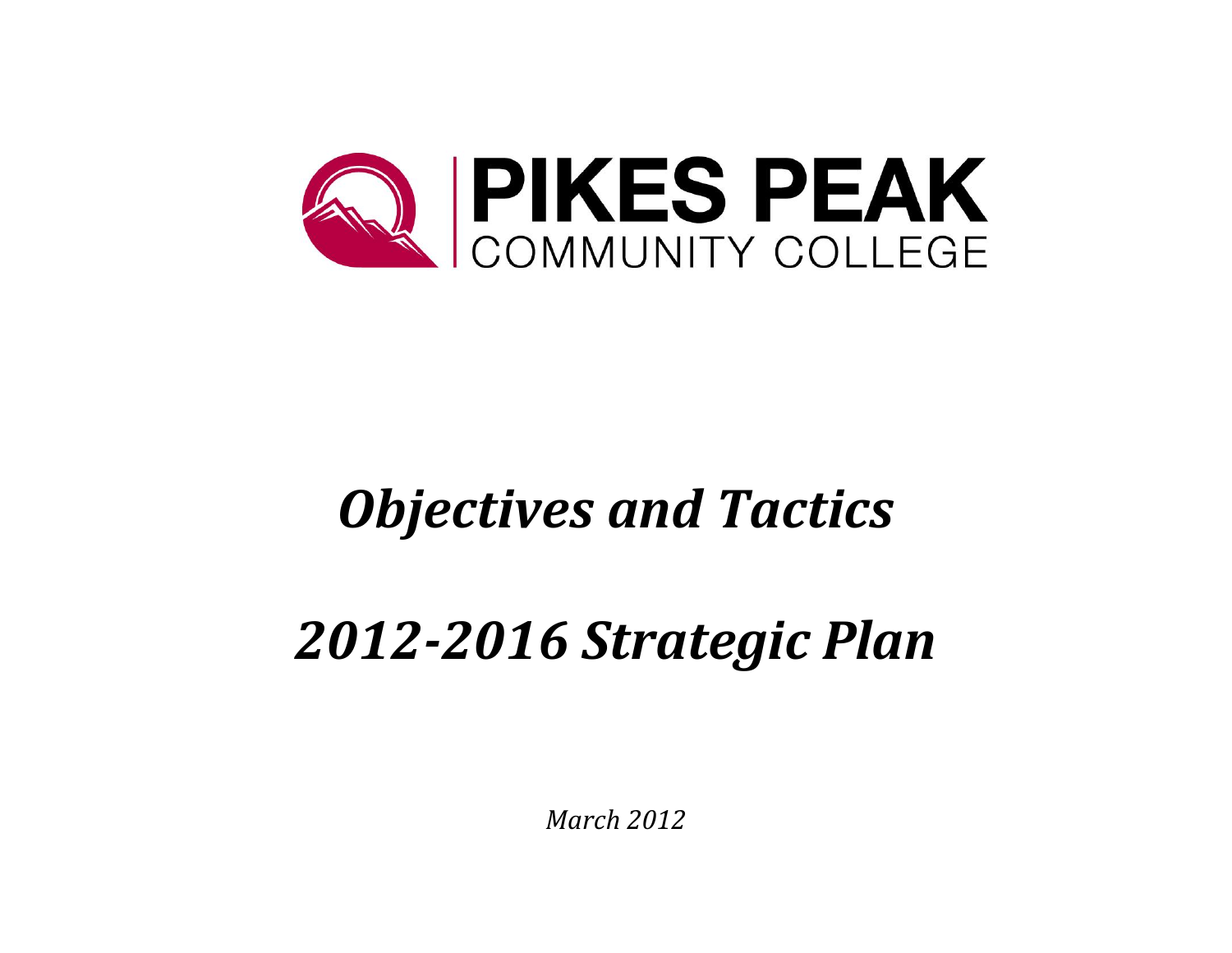## **PIKES PEAK COMMUNITY COLLEGE**

#### **Strategic Planning Objectives and Tactics**

### **YEAR 1 (Spring 2012-Spring 2013)**

| GOAL: Expand and strengthen opportunities for students to learn and succeed.                                                                                                                                                                                                                                                                                      |                                                        |                                                                  |                                                                                                                                                                                                                                                                                                                                                                                                                                                                                                             |  |
|-------------------------------------------------------------------------------------------------------------------------------------------------------------------------------------------------------------------------------------------------------------------------------------------------------------------------------------------------------------------|--------------------------------------------------------|------------------------------------------------------------------|-------------------------------------------------------------------------------------------------------------------------------------------------------------------------------------------------------------------------------------------------------------------------------------------------------------------------------------------------------------------------------------------------------------------------------------------------------------------------------------------------------------|--|
| OBJECTIVES/TACTICS                                                                                                                                                                                                                                                                                                                                                | RESPONSIBLE INDIVIDUAL(S)                              | <b>TIMELINE</b>                                                  | OUTPUTS/DOCUMENTATION OF RESULTS                                                                                                                                                                                                                                                                                                                                                                                                                                                                            |  |
| 1. Develop and implement a plan to strengthen student learning.<br><b>TACTICS</b><br>a. Create opportunities for students to publish their writing or<br>write for a genuine audience and a real purpose.<br>b. Offer Continuing Education courses for credit/non-credit and<br>reinitiate workshop style classes for the community.                              | a. Instructional Services<br>b. Instructional Services | Tactics a and b<br>implementation will<br>begin January 2012.    | a. Tactic a will be measured once the Parley system is<br>fully functioning online with multidisciplinary<br>student essays and receives significant visits to the<br>site, which demonstrate that the works are being<br>read; and once each discipline creates and<br>implements its writing strategy.<br>b. Tactic b: will be evaluated by the number of<br>students enrolled in continuing education offerings.                                                                                         |  |
| 2. Increase academic and student support to meet growing<br>demand.<br><b>TACTICS</b><br>a. Evaluate, expand, and improve academic support for<br>students (i.e. tutoring and science labs).<br>b. Expand AAA course offerings to help retain and serve<br>underprepared students; begin with mathematics and<br>language courses, then expand to other subjects. | a. Instructional Services<br>b. Instructional Services | Tactics a and b would<br>begin implementation in<br>Fall 2012.   | $\bullet$ Tactic a:<br>• The passing rate improves 5% over the next 5<br>years (1% per year) for courses with low<br>completer rates<br>• Collect data from drops and withdrawals and<br>adjust pass rates accordingly.<br>• Established budgets to fund tutoring from various<br>resources, including possible grant funding.<br>c. Tactic b: tracking improvements in college retention<br>and graduation rates for this population and<br>assessing the increase and enrollment in new AAA<br>offerings. |  |
| 3. Advance assessment of academic and supportive services<br>programs and student learning.<br><b>TACTICS</b><br>a. Increase participation to 100% academic<br>disciplines/departments in WEAVE to develop student<br>learning outcomes and action plans to assess student<br>learning for all divisions within Educational Services.                             | a. Instructional Services                              | Tactic a would begin<br>Spring 2012 and<br>conclude Spring 2013. | • Tactic a: 100% department/discipline participation.                                                                                                                                                                                                                                                                                                                                                                                                                                                       |  |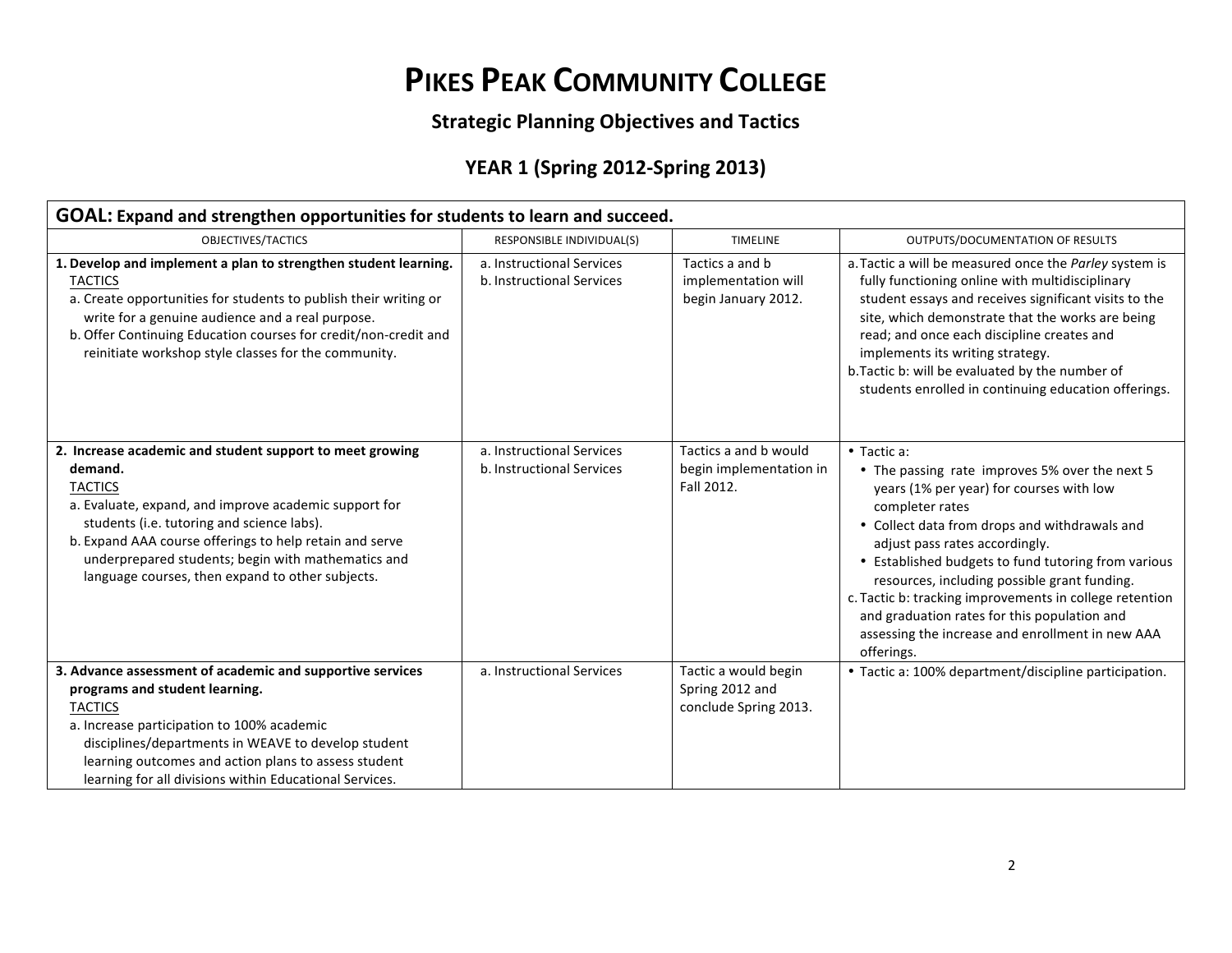| GOAL: Exercise regional leadership through transformative partnerships and educational opportunities.                                                                                                                                                                                                             |                                                                                                               |                 |                                                                                                                                                                                                                      |  |  |
|-------------------------------------------------------------------------------------------------------------------------------------------------------------------------------------------------------------------------------------------------------------------------------------------------------------------|---------------------------------------------------------------------------------------------------------------|-----------------|----------------------------------------------------------------------------------------------------------------------------------------------------------------------------------------------------------------------|--|--|
| OBJECTIVES/TACTICS                                                                                                                                                                                                                                                                                                | RESPONSIBLE INDIVIDUAL(S)                                                                                     | <b>TIMELINE</b> | OUTPUTS/DOCUMENTATION OF RESULTS                                                                                                                                                                                     |  |  |
| 1. Establish support for community and continuing education.<br><b>TACTICS</b><br>a. Needs analysis/assessment/feasibility study.<br>b. Types of individuals, organizations, curriculum.<br>c. Identify PPCC system for offering and delivering coursework.                                                       | <b>Instructional Services</b>                                                                                 |                 |                                                                                                                                                                                                                      |  |  |
| 2. Strategically increase PPCC involvement in community<br>organizations.<br><b>TACTICS</b><br>a. Develop list of key organizations.<br>b. Identify current organization involvement.<br>c. Develop system for matching employees; build into annual<br>goals.                                                    | a. President's Office/PPCC<br>Foundation<br>b. President's Office/PPCC<br>Foundation<br>c. President's Office |                 | a. Identify priority organizations based on key<br>strategic plan goals and objectives<br>b. Implement internal communication process for<br>vetting ideas and challenges, determining follow-<br>up/follow-through. |  |  |
| 3. Increase fundraising by identifying and connecting with<br>community supporters.<br><b>TACTICS</b><br>a. Connect with community leaders.<br>b. Host events for community involvement.<br>c. Finalize fundraising objectives.<br>d. Alumni base and communication<br>e. Creative opportunities for fundraising. | <b>PPCC Foundation</b>                                                                                        |                 |                                                                                                                                                                                                                      |  |  |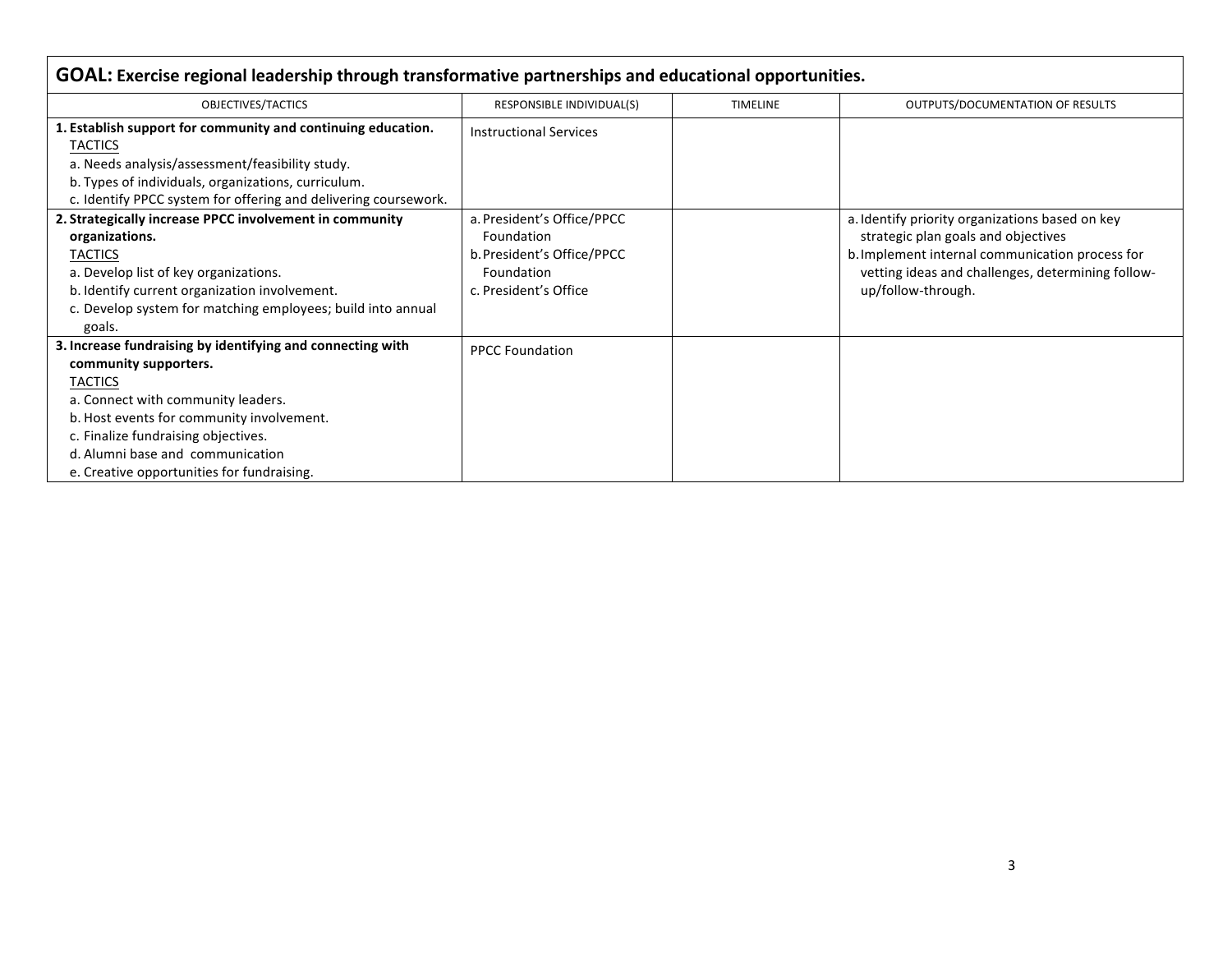| GOAL: Improve institutional effectiveness by integrating data to drive budgeting and decision-making.                                                                                                                                                                                                                                                                                                                                                                                                                                                                                                                                                                                                                                                                                                                        |                                                                                                                                                                        |                                                               |                                                                                                                                                                                                                                                                                                                                                                                                                                                                                                  |
|------------------------------------------------------------------------------------------------------------------------------------------------------------------------------------------------------------------------------------------------------------------------------------------------------------------------------------------------------------------------------------------------------------------------------------------------------------------------------------------------------------------------------------------------------------------------------------------------------------------------------------------------------------------------------------------------------------------------------------------------------------------------------------------------------------------------------|------------------------------------------------------------------------------------------------------------------------------------------------------------------------|---------------------------------------------------------------|--------------------------------------------------------------------------------------------------------------------------------------------------------------------------------------------------------------------------------------------------------------------------------------------------------------------------------------------------------------------------------------------------------------------------------------------------------------------------------------------------|
| OBJECTIVES/TACTICS                                                                                                                                                                                                                                                                                                                                                                                                                                                                                                                                                                                                                                                                                                                                                                                                           | RESPONSIBLE INDIVIDUAL(S)                                                                                                                                              | <b>TIMELINE</b>                                               | OUTPUTS/DOCUMENTATION OF RESULTS                                                                                                                                                                                                                                                                                                                                                                                                                                                                 |
| 1. Evaluate and enhance the current advising system.<br><b>TACTICS</b><br>a. Evaluate the current advising system and implement<br>recommendations, taking the following potential tactics into<br>consideration:<br>b. Identify clear goals of the college's advising system and<br>implement an assessment process to determine their<br>achievement.<br>c. Modify the advising process to make improvements based on<br>evidence.<br>d. Develop a web-based advising model.<br>e. Consider expanding the role of the CP&A Advisor for all<br>program areas<br>f. Support implementation of the Course Signals system.                                                                                                                                                                                                     | a. To e. Enrollment Services<br>f. Enrollment Services with<br>support from Student Success                                                                            |                                                               | • Advising system enhancements - student<br>satisfaction surveys, and advisor feedback.<br>• Participation in the Higher Learning Commission's<br>Academy for Assessment of Student Learning                                                                                                                                                                                                                                                                                                     |
| 2. Develop a transparent budgeting process based on<br>accessibility, student success, and operational excellence.<br><b>TACTICS</b><br>a. Incorporate into the current budget process open forums,<br>training sessions, written communications, and standard and<br>ad hoc budget reports to ensure that all internal reporting is<br>useful for timely decision making and all external reporting is<br>in compliance with federal, state and system fiscal policies<br>and procedures.                                                                                                                                                                                                                                                                                                                                   | <b>Administrative Services Division</b>                                                                                                                                |                                                               | • Record and report financial transactions in a timely<br>manner using the budget as a tool for comparison<br>• Publish a calendar of events for the existing budget<br>process along with the additions of the open<br>forums and trainings<br>• Publish a calendar of events for the production and<br>dissemination of budget to actual reports along<br>with dates for departmental reviews<br>• Meet all Federal, State and System deadlines for<br>the reporting of financial information. |
| 3. Evaluate and develop systems for improving customer service<br>across all areas of the college.<br><b>TACTICS</b><br>a. Schedule a PDW session to define "customer service" from<br>an instructional perspective.<br>b. Create a task force to identify strategic areas of concern for<br>student and staff service (Chicken Lips Customer Service<br>Training).<br>c. Identify service goals for all service areas (e.g. reducing<br>number of complaints, improving efficiency, etc)<br>d. Create a flow chart/road map that takes a student through<br>the campus experience, including Admission, Financial Aid,<br>Registration, Career & Advising, Tutoring, and other essential<br>services.<br>e. Develop a customer service-training workshop for staff,<br>including work-study employees, with a corresponding | a. Instructional Services<br>b. Enrollment Services<br>c. Enrollment Services<br>d. Enrollment Services<br>e. Enrollment Services and<br><b>Instructional Services</b> | Initiate in Spring 2012<br>Semester through June<br>30, 2014. | • Conduct student and employee surveys to solicit<br>feedback.<br>• Create benchmarks for all service goals and track<br>progress.<br>• Participation in the Higher Learning Commission's<br>Academy for Assessment of Student Learning.                                                                                                                                                                                                                                                         |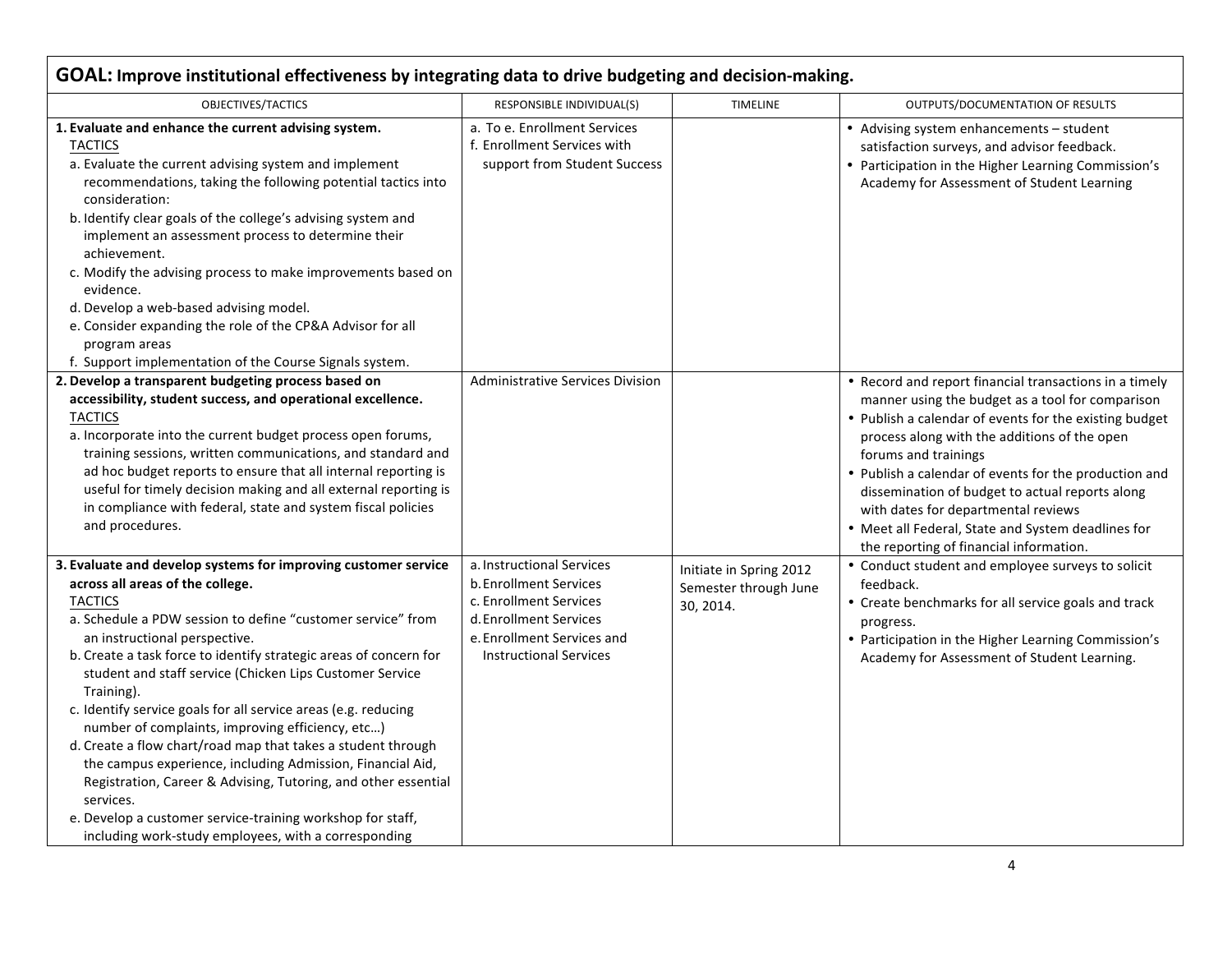| GOAL: Improve institutional effectiveness by integrating data to drive budgeting and decision-making.                                                                                                                                                                          |                                                                                        |                 |                                                                                                                                                                                                                                                                                      |  |  |
|--------------------------------------------------------------------------------------------------------------------------------------------------------------------------------------------------------------------------------------------------------------------------------|----------------------------------------------------------------------------------------|-----------------|--------------------------------------------------------------------------------------------------------------------------------------------------------------------------------------------------------------------------------------------------------------------------------------|--|--|
| OBJECTIVES/TACTICS                                                                                                                                                                                                                                                             | RESPONSIBLE INDIVIDUAL(S)                                                              | <b>TIMELINE</b> | OUTPUTS/DOCUMENTATION OF RESULTS                                                                                                                                                                                                                                                     |  |  |
| "Difficult Student" workshop for faculty.                                                                                                                                                                                                                                      |                                                                                        |                 |                                                                                                                                                                                                                                                                                      |  |  |
| 4. Effectively use physical resources to meet the needs of<br>student learning, student services, and college operations.<br><b>TACTICS</b><br>a. Use the 2012 Facilities Master Plan to develop a phased plan<br>for realigning existing physical space and/or add new space. | Administrative Services Division                                                       | FY 2012-2013    | • Successful completion of a plan which incorporates<br>a phased approach for realigning physical space.<br>Plan will include timelines and milestones for the<br>completion of each phase. Completion of each<br>phase will be dependent on availability of financial<br>resources. |  |  |
| 5. Write grants to support innovative, research-based<br>approaches and concepts.<br><b>TACTICS</b><br>a. Develop grants funding for institution-wide initiatives.<br>b. Evaluate the effectiveness of these approaches and concepts.                                          | <b>Administrative Services Division</b><br>in partnership with the PPCC<br>Foundation. |                 | • Success of grant writing efforts.<br>Program and process evaluations conducted for<br>new initiatives.                                                                                                                                                                             |  |  |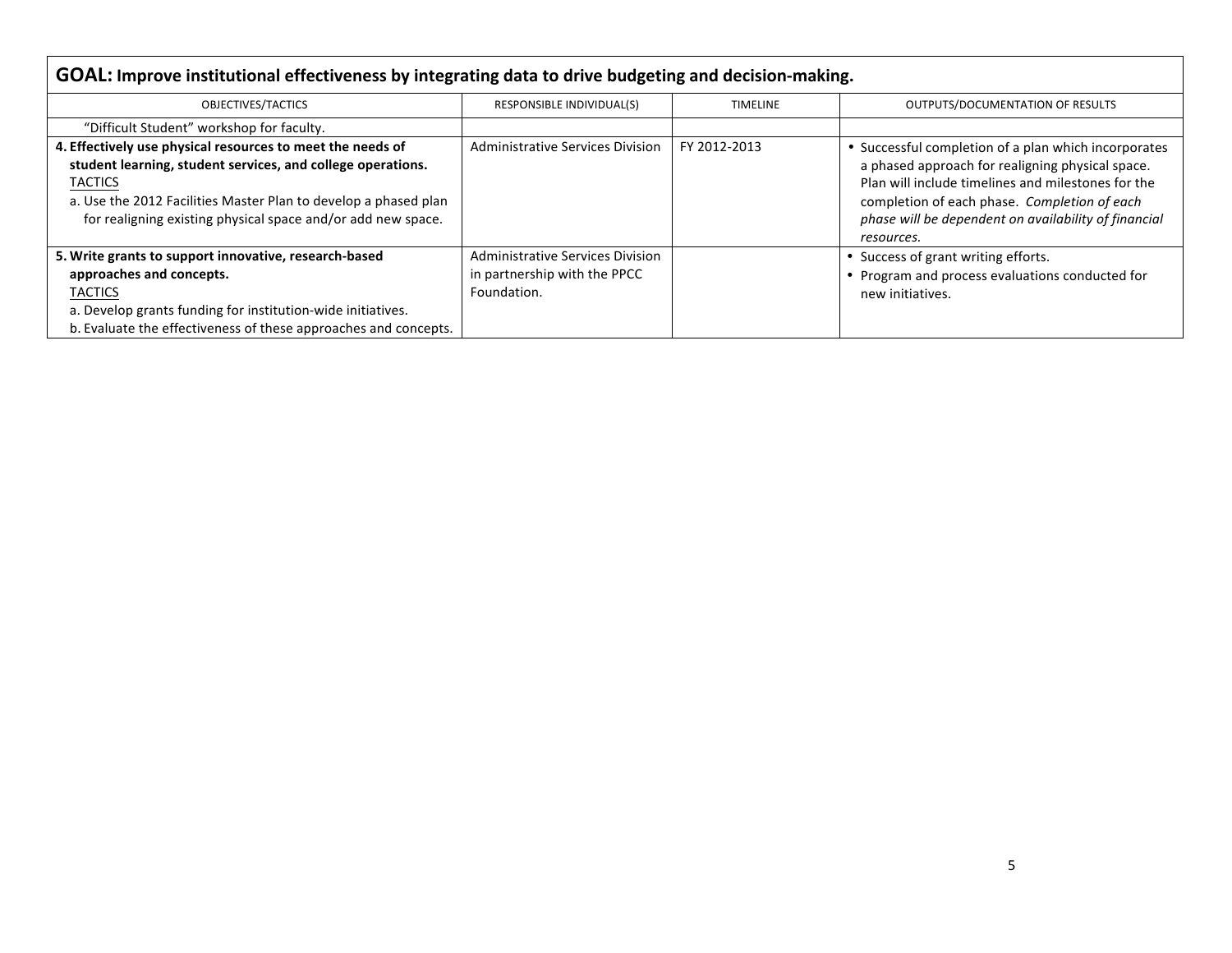| GOAL: Enhance and ensure effective and consistent communication to and from all PPCC stakeholders.                                                                                                                                                                                                                                                                                                                                                                                                                                                                                                                                                                                                                                                                                                                                                                                                                                                                                                                                                                                                                                                                                                                              |                                                                                                                                                                                                                                                          |                                                                                                                                                                  |                                                                                                                              |
|---------------------------------------------------------------------------------------------------------------------------------------------------------------------------------------------------------------------------------------------------------------------------------------------------------------------------------------------------------------------------------------------------------------------------------------------------------------------------------------------------------------------------------------------------------------------------------------------------------------------------------------------------------------------------------------------------------------------------------------------------------------------------------------------------------------------------------------------------------------------------------------------------------------------------------------------------------------------------------------------------------------------------------------------------------------------------------------------------------------------------------------------------------------------------------------------------------------------------------|----------------------------------------------------------------------------------------------------------------------------------------------------------------------------------------------------------------------------------------------------------|------------------------------------------------------------------------------------------------------------------------------------------------------------------|------------------------------------------------------------------------------------------------------------------------------|
| OBJECTIVES/TACTICS                                                                                                                                                                                                                                                                                                                                                                                                                                                                                                                                                                                                                                                                                                                                                                                                                                                                                                                                                                                                                                                                                                                                                                                                              | RESPONSIBLE INDIVIDUAL(S)                                                                                                                                                                                                                                | <b>TIMELINE</b>                                                                                                                                                  | OUTPUTS/DOCUMENTATION OF RESULTS                                                                                             |
| 1. Create communication norms and values.<br><b>TACTICS</b><br>a. Establish a college-wide Communications Committee to<br>oversee development of this tactic and others as<br>appropriate.                                                                                                                                                                                                                                                                                                                                                                                                                                                                                                                                                                                                                                                                                                                                                                                                                                                                                                                                                                                                                                      | Marketing and Communication                                                                                                                                                                                                                              | Begin immediately.<br>Communications<br>Committee to meet at<br>least once per semester<br>on an ongoing basis.                                                  | • Each division/department should include relevant<br>norms and values as part of employee performance<br>goals and ratings. |
| 2. Develop the PPCC story.                                                                                                                                                                                                                                                                                                                                                                                                                                                                                                                                                                                                                                                                                                                                                                                                                                                                                                                                                                                                                                                                                                                                                                                                      |                                                                                                                                                                                                                                                          |                                                                                                                                                                  |                                                                                                                              |
| <b>TACTICS</b><br>a. Consider the following potential tactics:<br>i. Stop using "higher education-speak" when working with<br>external stakeholders.<br>ii. Make communication easy to understand.                                                                                                                                                                                                                                                                                                                                                                                                                                                                                                                                                                                                                                                                                                                                                                                                                                                                                                                                                                                                                              | Marketing and Communication                                                                                                                                                                                                                              |                                                                                                                                                                  |                                                                                                                              |
| b. Use the PPCC TV channel to tell success stories.                                                                                                                                                                                                                                                                                                                                                                                                                                                                                                                                                                                                                                                                                                                                                                                                                                                                                                                                                                                                                                                                                                                                                                             |                                                                                                                                                                                                                                                          |                                                                                                                                                                  |                                                                                                                              |
| 3. Create audience-centric communication plans (with<br>employees being the priority audience).<br><b>TACTICS</b><br>a. Audiences to target for plan development include<br>employees, students, prospective students, community<br>members, media, partners, and CCCS.<br>b. Incorporate the following potential tactics into the<br>appropriate plans:<br>i. Develop a more robust web presence for PPCC<br>Departments/Divisions for information access and web<br>tools/services. Utilize simple web technology to update<br>stakeholders on relevant information (e.g. blog, e-<br>newsletter).<br>Make student and faculty electronic communications<br>ii.<br>(PPCC E-MAIL) a priority means to distribute important<br>information<br>Evaluate and refine the Portal to provide enhanced<br>iii.<br>information to students and staff.<br>Develop new student orientation online to instruct<br>iv.<br>students on college information and processes.<br>Expand frequency and scope of new employee orientation<br>v.<br>and provide refresher orientation for long-term<br>employees, making sure to address the role and function<br>of college departments.<br>Create a "No Body Told Me" online resource for<br>vi. | Marketing and Communication<br>for all tactics except:<br>b.iv. - Enrollment Services and<br>Student Success to share<br>responsibility.<br>b.v. - Human Resource Services<br>to take the lead<br>b.vi. - Human Resource<br>Services to take<br>the lead | Begin immediately (after<br>development of<br>norms/values) to<br>complete an internal<br>communication plan.<br>Remaining plans to be<br>completed FY2012-2014. | b <sub>1</sub><br>Successful completion of each plan.                                                                        |
| employees.<br>Create mini informational sessions about<br>vii.<br>Departments/Divisions<br>o Presented at quarterly college meetings                                                                                                                                                                                                                                                                                                                                                                                                                                                                                                                                                                                                                                                                                                                                                                                                                                                                                                                                                                                                                                                                                            |                                                                                                                                                                                                                                                          |                                                                                                                                                                  |                                                                                                                              |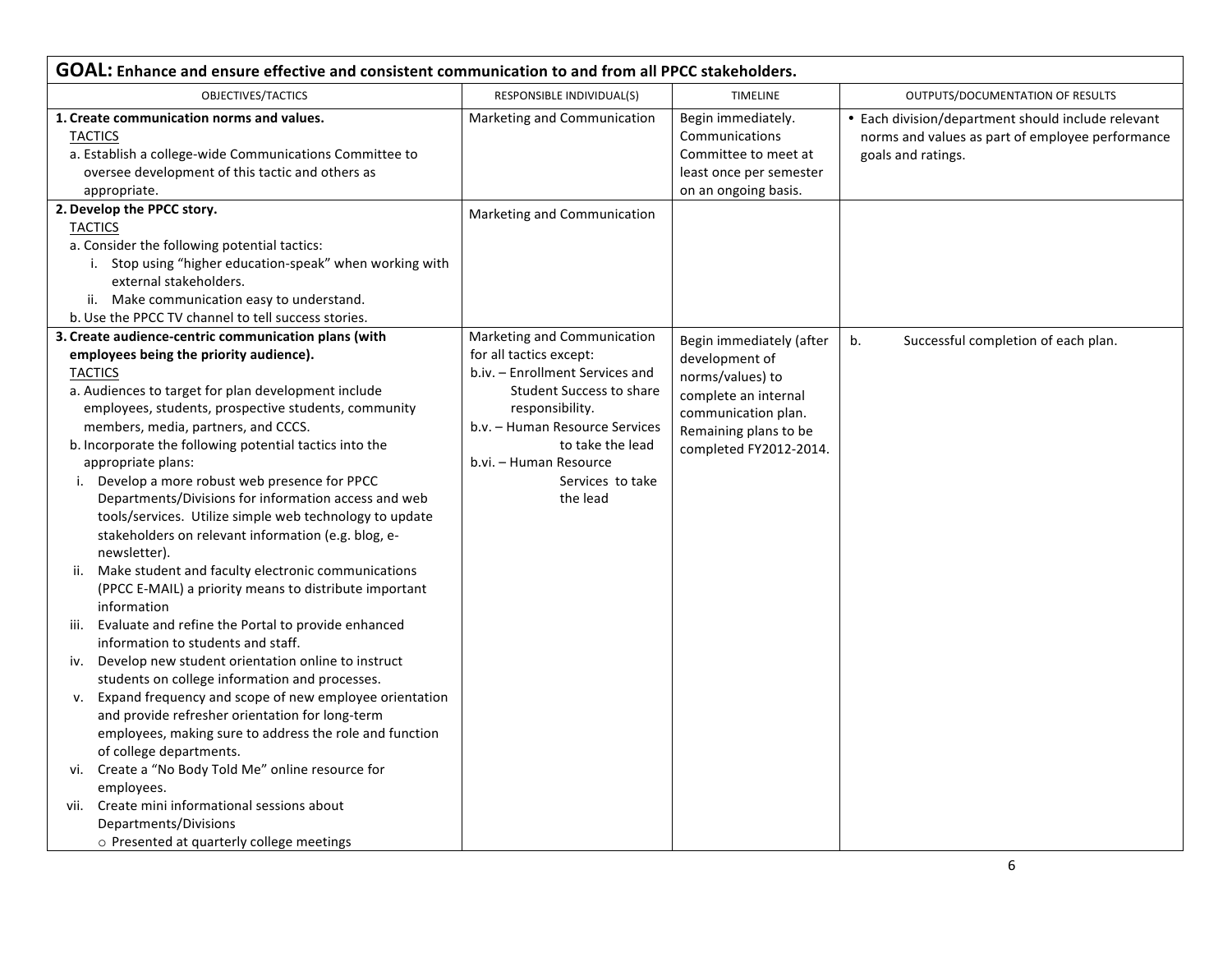|       | o Use videoconferencing so seen at all campuses<br>o Videotape for new employees or for those who could<br>not attend, have available on the portal<br>o Recruiters give employees the same tours they give |  |                                                                                                      |
|-------|-------------------------------------------------------------------------------------------------------------------------------------------------------------------------------------------------------------|--|------------------------------------------------------------------------------------------------------|
|       | students                                                                                                                                                                                                    |  |                                                                                                      |
| viii. | Everyone has the mission or vision statement on their<br>signature block                                                                                                                                    |  |                                                                                                      |
| ix.   | Reinstate the College newsletter.                                                                                                                                                                           |  |                                                                                                      |
|       | o List new employees, who is retiring, who resigned (as<br>it used to)                                                                                                                                      |  |                                                                                                      |
|       | $\circ$ Tell us what is going on at PPCC (involve us)                                                                                                                                                       |  |                                                                                                      |
|       | ○ Combine all current individual newsletters (we are                                                                                                                                                        |  |                                                                                                      |
|       | one)                                                                                                                                                                                                        |  |                                                                                                      |
|       | ○ Email link, post on portal                                                                                                                                                                                |  |                                                                                                      |
|       | ○ Monthly                                                                                                                                                                                                   |  |                                                                                                      |
|       | Develop an emergency/crisis communications media plan.                                                                                                                                                      |  |                                                                                                      |
|       | 4. Implement plans and annually measure progress.<br><b>TACTICS</b>                                                                                                                                         |  | • Each division/department should include its<br>communication objectives (as outlined in each plan) |
|       |                                                                                                                                                                                                             |  | as part of employee performance goals and ratings.                                                   |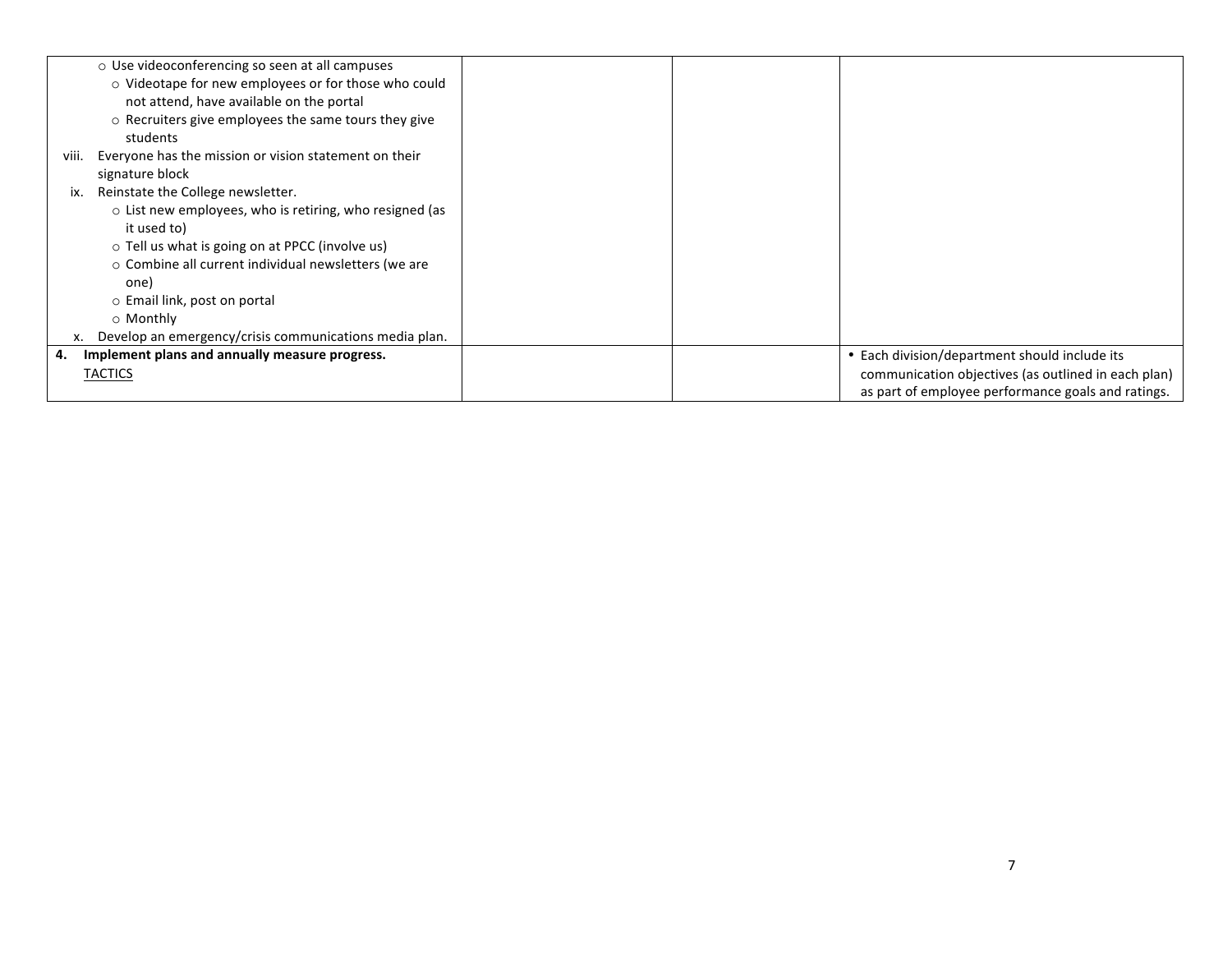| GOAL: Develop and implement a plan to retain and recruit a highly engaged and diverse workforce.                                                                                                                                                                                                                                                                                                                                                                                                                                                                                                                                                                                                                                     |                                |                                                                                                                                                                  |                                                                                                                                                                                                                                                                                                                                              |
|--------------------------------------------------------------------------------------------------------------------------------------------------------------------------------------------------------------------------------------------------------------------------------------------------------------------------------------------------------------------------------------------------------------------------------------------------------------------------------------------------------------------------------------------------------------------------------------------------------------------------------------------------------------------------------------------------------------------------------------|--------------------------------|------------------------------------------------------------------------------------------------------------------------------------------------------------------|----------------------------------------------------------------------------------------------------------------------------------------------------------------------------------------------------------------------------------------------------------------------------------------------------------------------------------------------|
| OBJECTIVES/TACTICS                                                                                                                                                                                                                                                                                                                                                                                                                                                                                                                                                                                                                                                                                                                   | RESPONSIBLE INDIVIDUAL(S)      | <b>TIMELINE</b>                                                                                                                                                  | OUTPUTS/DOCUMENTATION OF RESULTS                                                                                                                                                                                                                                                                                                             |
| 1. Identify, recruit and increase the number of underrepresented<br>employee populations.<br><b>TACTICS</b><br>a. Use college and regional census data to identify<br>underrepresented employee populations.<br>b. Engage in community outreach by partnering with internal<br>and external organizations (e.g. college recruiters, other local<br>educational institutions and minority Chamber organizations)<br>to recruit new employees.<br>c. Strategically use social media (i.e. Twitter, Facebook) and<br>minority-centric job sites to recruit for open positions.<br>d. Create interview skills training parameters including a bank<br>of recommended interview questions.<br>e. Create training on writing job postings. | Human Resource Services        | Recruitment work would<br>begin during the Spring<br>2012 recruitment cycle<br>and would be continual.<br>Retention work would<br>be completed FY 2012-<br>2017. | • Year-to-year increase in the number of<br>underrepresented employees.<br>• An increase in the level of employee engagement as<br>determined by survey data.<br>• Specific tactics have been successfully<br>implemented.                                                                                                                   |
| 2. Create programs that increase the level of employee retention<br>and engagement.<br><b>TACTICS</b><br>a. Develop mentoring programs for career/advancement-<br>minded employees.<br>b. Develop non-pecuniary rewards for employees.<br>c. Develop a succession plan for all critical positions.<br>d. Create training on PDQ best practices and other performance<br>management tools.<br>e. Recruit qualified members among a diversified pool.<br>f. Recruit new officers from the PPCC Regional Law<br>Enforcement Academy to recruit new officers by dropping<br>the "one year experience" requirement from Police Officer 1<br>announcements and instead offer it as a Police Officer Intern.                                | <b>Human Resource Services</b> |                                                                                                                                                                  |                                                                                                                                                                                                                                                                                                                                              |
| 3. Support divisions, departments, and offices with information<br>for planning and decision-making in regards to workforce<br>development.<br><b>TACTICS</b><br>a. Develop a mandatory, formal training program for new and<br>continuing employees.<br>b. Create training on writing job postings, PDQ best practices<br>and other performance management tools.<br>c. Increase effectiveness of performance management through<br>supervisor training driven by Deans/Directors to identify<br>employee core capacities of performance and evaluate them<br>effectively.                                                                                                                                                          | <b>Human Resource Services</b> |                                                                                                                                                                  | • All new employees complete formal basic training<br>program for their position within first six months<br>measured by interim evaluation process.<br>• A minimum of two refresher training sessions to be<br>completed by current employees each year.<br>Program would be evaluated by employees to<br>determine value and effectiveness. |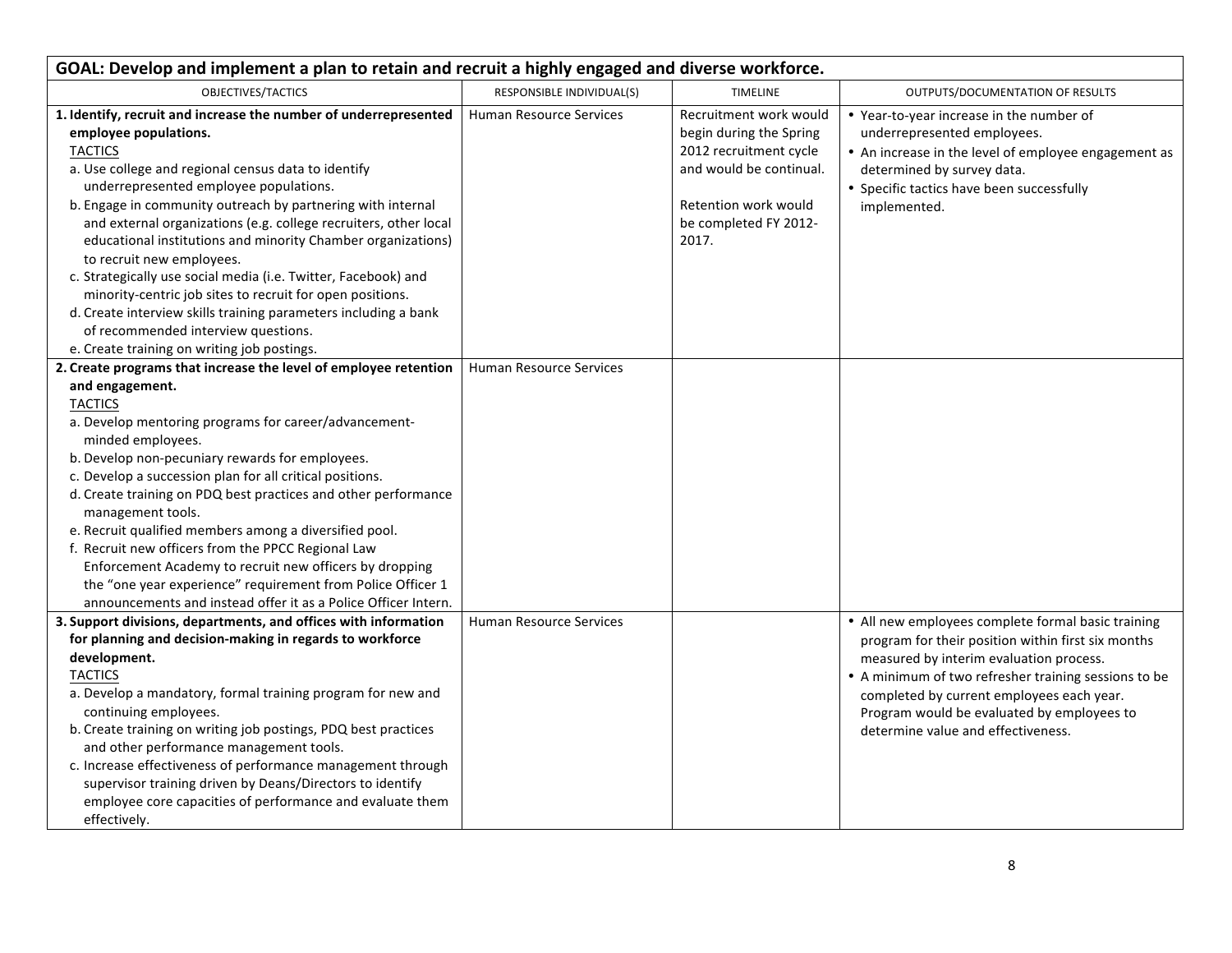| GOAL: Cultivate and sustain a supportive culture based on mutual respect and civility.                                                                                                                                                                                                                                                                                                                                                                                                                                                                                                                                                                                                                                                                                                                                                               |                                |                                                                                                                                                                                                                                      |                                                                                                                                                                                                                                                             |  |  |
|------------------------------------------------------------------------------------------------------------------------------------------------------------------------------------------------------------------------------------------------------------------------------------------------------------------------------------------------------------------------------------------------------------------------------------------------------------------------------------------------------------------------------------------------------------------------------------------------------------------------------------------------------------------------------------------------------------------------------------------------------------------------------------------------------------------------------------------------------|--------------------------------|--------------------------------------------------------------------------------------------------------------------------------------------------------------------------------------------------------------------------------------|-------------------------------------------------------------------------------------------------------------------------------------------------------------------------------------------------------------------------------------------------------------|--|--|
| OBJECTIVES/TACTICS                                                                                                                                                                                                                                                                                                                                                                                                                                                                                                                                                                                                                                                                                                                                                                                                                                   | RESPONSIBLE INDIVIDUAL(S)      | <b>TIMELINE</b>                                                                                                                                                                                                                      | OUTPUTS/DOCUMENTATION OF RESULTS                                                                                                                                                                                                                            |  |  |
| 1. Provide training opportunities and conduct campus community dialogs<br>so that all employees have a fundamental understanding of the<br>purpose and benefit of maintaining a civil culture at work.<br><b>TACTICS</b><br>a. Develop a "civil culture" training and implement it.<br>b. Conduct community dialogs regularly across the campus.<br>c. Develop a "Commitment to My Colleagues" statement/document.<br>d. Add to job descriptions and employee evaluations for APT and<br>faculty.<br>e. Cultivate "a sense of community" via community oriented policing<br>tenets, which recognize that crime and disorder are not merely police<br>problems, but rather community problems.<br>f. Cultivate campus community partnerships which encourage<br>community members to "buy in," and take ownership of issues of<br>crime and disorder. | Human Resource Services        | Training and campus<br>conversations would<br>begin Fall 2012 semester<br>(if funded). The end<br>date for initial training<br>and development of a<br>Commitment<br>statement/document<br>should be May of 2013<br>(if not sooner). | • Completing the development of a<br>Commitment statement.<br>• A reduction from year-to-year in the number<br>of mediations conducted by Human Resource<br>Services.<br>• Increasingly positive results on the employee<br>climate survey.                 |  |  |
| 2. Foster a culture where all employees are equally valued for their<br>contribution to PPCC and student success.<br><b>TACTICS</b><br>a. Develop and implement a culture of respect for each other in oral and<br>written communications using the values of courtesy and kindness as<br>a guideline for all college internal communication.<br>b. Ensure that all employees treat each other with mutual respect and<br>civility by expecting and demonstrating a spirit of mutual purpose<br>through teamwork and inclusivity.                                                                                                                                                                                                                                                                                                                    | <b>Human Resource Services</b> |                                                                                                                                                                                                                                      | • Success would be evident when conflicts<br>decrease and teamwork increases which<br>should lead to a more efficient work<br>environment.<br>• Improved employee morale and professional<br>relationships measured by periodic feedback<br>from employees. |  |  |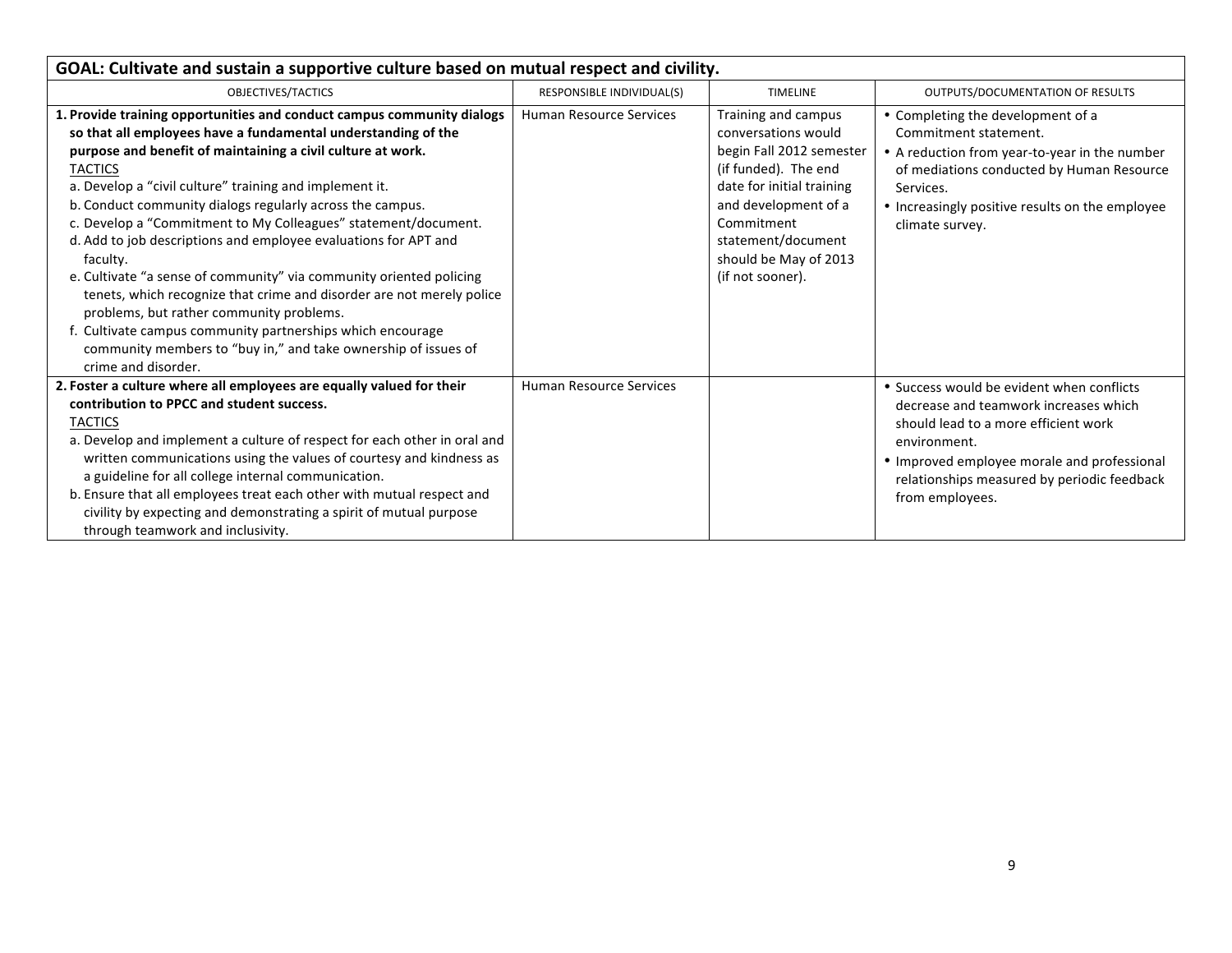## **PIKES PEAK COMMUNITY COLLEGE**

#### **Strategic Planning Objectives and Tactics**

### **YEAR 2-5 (Spring 2013-Fall 2016)**

| GOAL: Expand and strengthen opportunities for students to learn and succeed.                                                                                                                                                                                                                                                                                                                                                                                                                                                                               |                                                                                                                                    |                 |                                                                                                                                                                                                                                                                                                                                                                                                                                                                                                                                     |  |
|------------------------------------------------------------------------------------------------------------------------------------------------------------------------------------------------------------------------------------------------------------------------------------------------------------------------------------------------------------------------------------------------------------------------------------------------------------------------------------------------------------------------------------------------------------|------------------------------------------------------------------------------------------------------------------------------------|-----------------|-------------------------------------------------------------------------------------------------------------------------------------------------------------------------------------------------------------------------------------------------------------------------------------------------------------------------------------------------------------------------------------------------------------------------------------------------------------------------------------------------------------------------------------|--|
| OBJECTIVES/TACTICS                                                                                                                                                                                                                                                                                                                                                                                                                                                                                                                                         | RESPONSIBLE INDIVIDUAL(S)                                                                                                          | <b>TIMELINE</b> | OUTPUTS/DOCUMENTATION OF RESULTS                                                                                                                                                                                                                                                                                                                                                                                                                                                                                                    |  |
| 1. Develop and implement a plan to strengthen student learning.<br><b>TACTICS</b><br>a. Develop a plan to evaluate and improve different content-delivery<br>formats to meet diverse learning-style needs of our students.<br>b. Develop a plan to evaluate and improve the use of technology in the<br>classroom (face-to-face, online, hybrid, open-entry, etc.).<br>c. Evaluate current service delivery for students with disabilities to<br>enhance staff and faculty working knowledge and understanding or<br>the needs of this student population. | a. Instructional Services<br>b. Instructional Services<br>c. Student Success leads,<br><b>Instructional Services to</b><br>assist. |                 | a. Tactics a and b: completed when a formal plan<br>for introducing and evaluating content-<br>delivery formats exists.<br>b. Tactic c: tracking improvements in<br>retention/graduation rates for this<br>population.                                                                                                                                                                                                                                                                                                              |  |
| 2. Increase academic and student support to meet growing demand.<br><b>TACTICS</b><br>a. Develop self-advocacy skills for students through the coordination of<br>their individual services and accommodations.<br>b. Provide access points to information resources and information<br>literacy skills training through expanded availability of print/electronic<br>resources/guides in numerous formats and accessible remotely 24/7,<br>including instruction for both students and staff.                                                             | a. Student Success.<br>b. Student Success                                                                                          |                 | a. Tactic a: track appointment scheduling and<br>follow-through as a measure of improved self-<br>advocacy.<br>b. Tactic b: publishing existing metrics.                                                                                                                                                                                                                                                                                                                                                                            |  |
| 3. Advance assessment of academic and supportive services programs<br>and student learning.<br><b>TACTICS</b><br>a. Evaluate information from community/ student surveys/advisory<br>boards on the development/closure of health programs.<br>b. Create more opportunities for faculty to address assessment results<br>and strengthen student learning in cross disciplinary forums.                                                                                                                                                                      | a. Instructional Services<br>b. Instructional Services                                                                             |                 | • Tactic a:<br>• Yearly evaluation/update of five year<br>program plan.<br>• Approval for new health programs by all<br>parties (state, HLC, CIP etc.).<br>• Enrollment in new programs meets<br>requirements of school, accrediting<br>agencies, etc.<br>• Closure of programs occurs within<br>school/state, national guidelines.<br>• Tactic b: Assessing the number of forums<br>held, breadth of faculty involved, and number<br>of projects that result, and developing a list of<br>best practices to guide future projects. |  |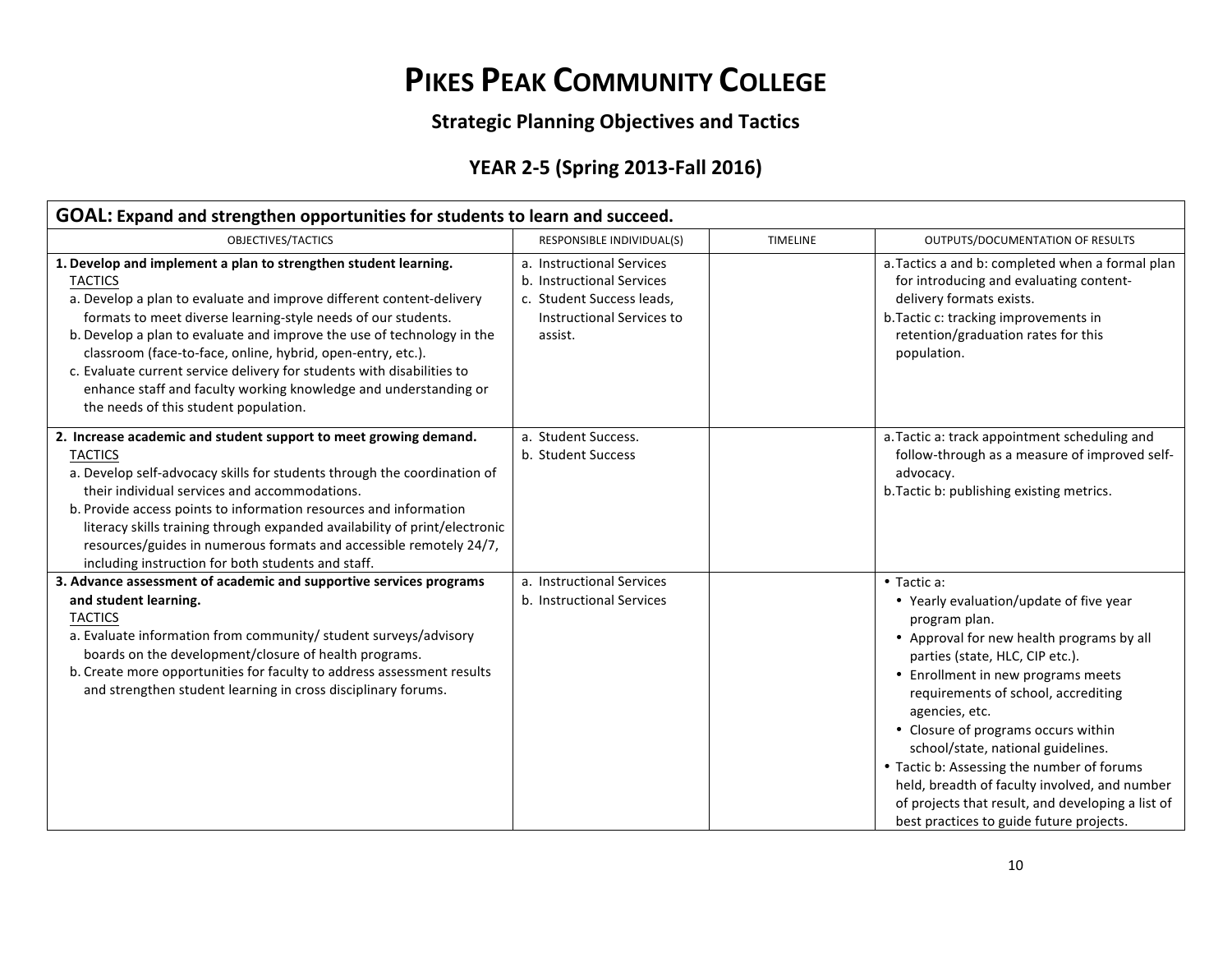| GOAL: Exercise regional leadership through transformative partnerships and educational opportunities.                                                                                                               |                                                                                     |                 |                                                                                                                                                                                                                                                                                                                          |  |
|---------------------------------------------------------------------------------------------------------------------------------------------------------------------------------------------------------------------|-------------------------------------------------------------------------------------|-----------------|--------------------------------------------------------------------------------------------------------------------------------------------------------------------------------------------------------------------------------------------------------------------------------------------------------------------------|--|
| OBJECTIVES/TACTICS                                                                                                                                                                                                  | RESPONSIBLE INDIVIDUAL(S)                                                           | <b>TIMELINE</b> | OUTPUTS/DOCUMENTATION OF RESULTS                                                                                                                                                                                                                                                                                         |  |
| 1. Increase internship opportunities through business partnerships.<br><b>TACTICS</b><br>a. Identify potential industries (manufacturing, etc).<br>b. Identify key players and their needs.<br>c. Provide training. | a. Instructional Services<br>b. Instructional Services<br>c. Instructional Services |                 | • Expanded numbers of internships.<br>• Increased student participation.<br>• Increased student enrollment in academic<br>programs with internships<br>• Improved retention and graduation rates in<br>programs with internships.<br>• Expand offerings for Career/Technical programs<br>(e.g. Vet Tech, Manufacturing). |  |

| GOAL: Improve institutional effectiveness by integrating data to drive budgeting and decision-making.                                                                                                                                                                                                                                                                                                                                                                                                                                                                                                                                                                                                                                                                                                                                                                                                                                                                                                                                                                |                                                                                                   |                 |                                                                                                                                                                                                                                                                                                                                                                                                                                                                                                                                                                                                                                                                                                                                                                                                                                                                                                                                                                                                                                                                                                                                                  |  |  |
|----------------------------------------------------------------------------------------------------------------------------------------------------------------------------------------------------------------------------------------------------------------------------------------------------------------------------------------------------------------------------------------------------------------------------------------------------------------------------------------------------------------------------------------------------------------------------------------------------------------------------------------------------------------------------------------------------------------------------------------------------------------------------------------------------------------------------------------------------------------------------------------------------------------------------------------------------------------------------------------------------------------------------------------------------------------------|---------------------------------------------------------------------------------------------------|-----------------|--------------------------------------------------------------------------------------------------------------------------------------------------------------------------------------------------------------------------------------------------------------------------------------------------------------------------------------------------------------------------------------------------------------------------------------------------------------------------------------------------------------------------------------------------------------------------------------------------------------------------------------------------------------------------------------------------------------------------------------------------------------------------------------------------------------------------------------------------------------------------------------------------------------------------------------------------------------------------------------------------------------------------------------------------------------------------------------------------------------------------------------------------|--|--|
| OBJECTIVES/TACTICS                                                                                                                                                                                                                                                                                                                                                                                                                                                                                                                                                                                                                                                                                                                                                                                                                                                                                                                                                                                                                                                   | RESPONSIBLE INDIVIDUAL(S)                                                                         | <b>TIMELINE</b> | OUTPUTS/DOCUMENTATION OF RESULTS                                                                                                                                                                                                                                                                                                                                                                                                                                                                                                                                                                                                                                                                                                                                                                                                                                                                                                                                                                                                                                                                                                                 |  |  |
| 1. Support and sustain an environment of evaluation to assure student<br>workforce preparedness and/or transfer to four-year institutions.<br><b>TACTICS</b><br>a. Develop and implement a formal interview and evaluation process for<br>work study employees.<br>b. Provide formal training on workforce "manner of performance" (how to<br>be a good employee).<br>c. Develop opportunities for students to volunteer in the community.<br>d. Investigate online learning and provide reports on faculty and online<br>students' interaction to identify courses that need improvement.<br>e. Provide expanded co-curricular opportunities through programming,<br>clubs, and organizations that enhance student classroom experiences.<br>f. Systemize assessment across the college to document successes, identify<br>challenges, consider results, and make decisions to improve student<br>learning based on the results.<br>g. Support faculty and staff efforts to expand and strengthen student<br>learning and success through analytics and evaluation. | All tactics shared between<br><b>Enrollment Services and</b><br><b>Student Success Divisions.</b> |                 | • Tactic a: student satisfaction surveys and<br>supervisory feedback; completion of formal<br>training dates including:<br>• The formal training for each work study<br>employee AND supervisor will have a<br>signature line stating they have been trained;<br>• A formal evaluation is also an evaluating<br>process and can be kept in the student's<br>financial aid file;<br>• upon graduation, conduct an "exit" interview<br>with work study students about their student<br>employment. How much did it help them -<br>not just financially but with work experience?<br>• Assessment outcomes, plans, measures, and<br>results; action plans to address results<br>• Admission rates into four-year institutions<br>• Quality/reputation of graduate at the institution<br>to which they are accepted<br>• Alumni perceptions of career responsibilities<br>and satisfaction<br>• Student ratings of their knowledge and skills and<br>reflections on what they have learned<br>• Honors, awards, and scholarships earned by<br>students<br>• Placement rates of graduates into appropriate<br>career positions and starting salaries. |  |  |